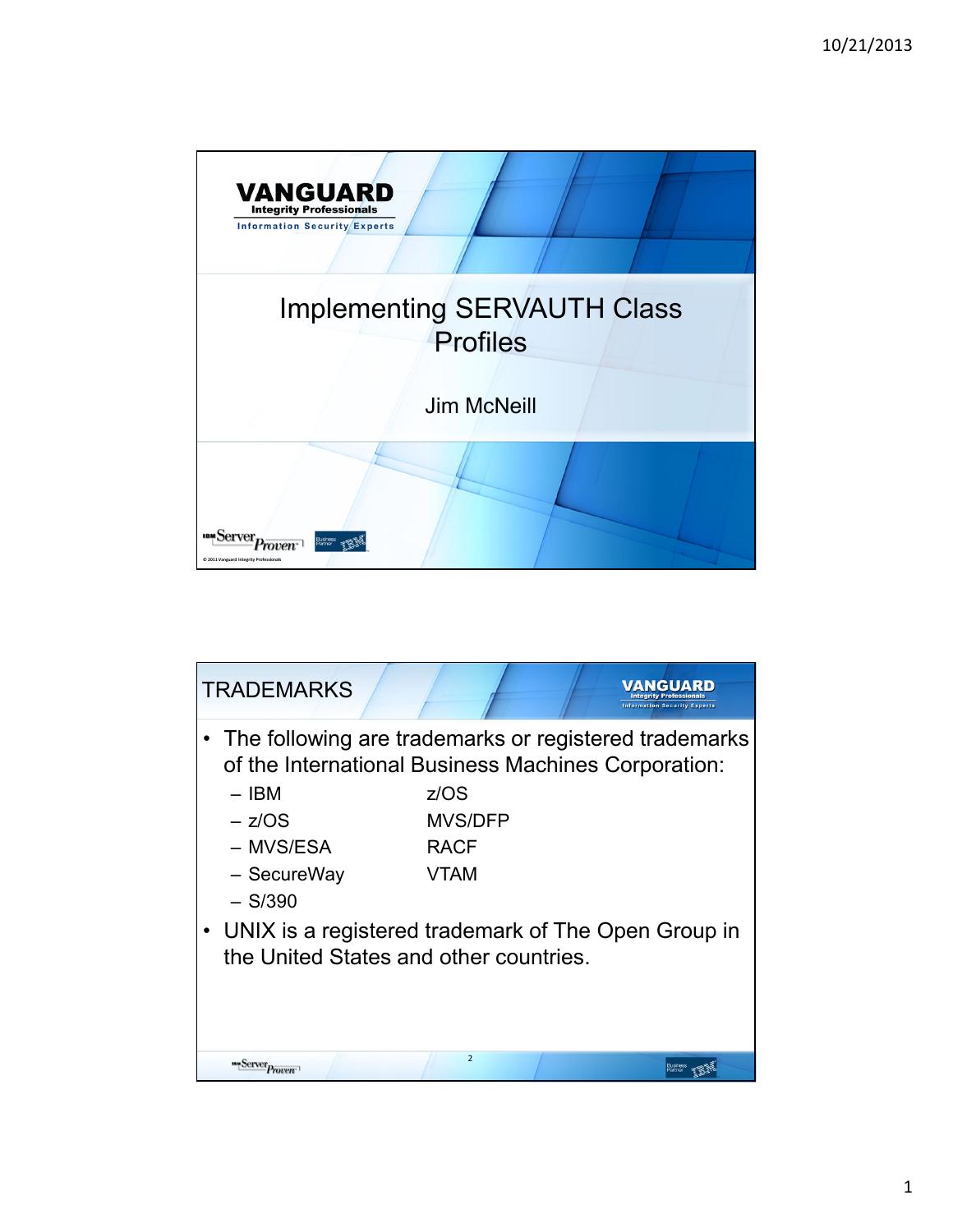

| VANGUARD<br><b>Open Systems Interconnection Model</b><br><b>Information Security Experts</b> |  |                   |                                                                                                                                                         |  |
|----------------------------------------------------------------------------------------------|--|-------------------|---------------------------------------------------------------------------------------------------------------------------------------------------------|--|
|                                                                                              |  |                   |                                                                                                                                                         |  |
|                                                                                              |  | <b>OSI Layers</b> | <b>TCP/IP Layers</b>                                                                                                                                    |  |
| Layer 7                                                                                      |  | Application       | Application Programs and Protocols<br>for file transfer, electronic mail,                                                                               |  |
| Layer 6                                                                                      |  | Presentation      | etc.<br>(Telnet, FTP,SMTP, etc.)                                                                                                                        |  |
| Layer 5                                                                                      |  | Session           |                                                                                                                                                         |  |
| Layer 4                                                                                      |  | Transport         | Internet Protocol (IP)                                                                                                                                  |  |
| Layer 3                                                                                      |  | <b>Network</b>    |                                                                                                                                                         |  |
| Layer 2                                                                                      |  | Data Link         | Network Interface Cards: Ethernet, Token-Ring, etc<br>NIC Drivers: Open Datalink Interface (ODI), Network<br>Independent Interface Specification (NDIS) |  |
| Layer 1                                                                                      |  | Physical          | Transmission Media: Twisted Pair, Coax,<br>Fiber Optic, Wireless Media, etc.                                                                            |  |
|                                                                                              |  |                   |                                                                                                                                                         |  |
| <i>Proven</i>                                                                                |  |                   | 4                                                                                                                                                       |  |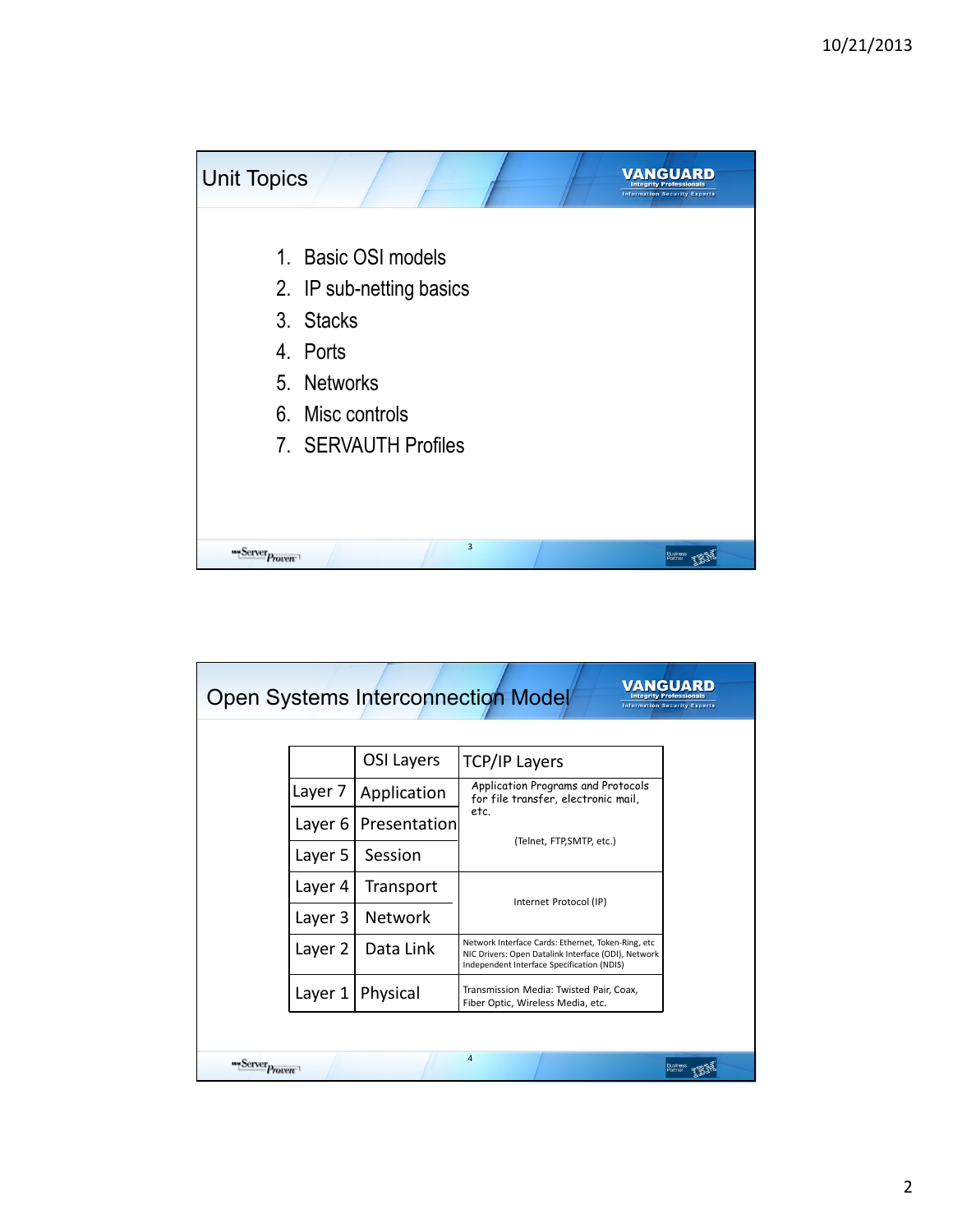

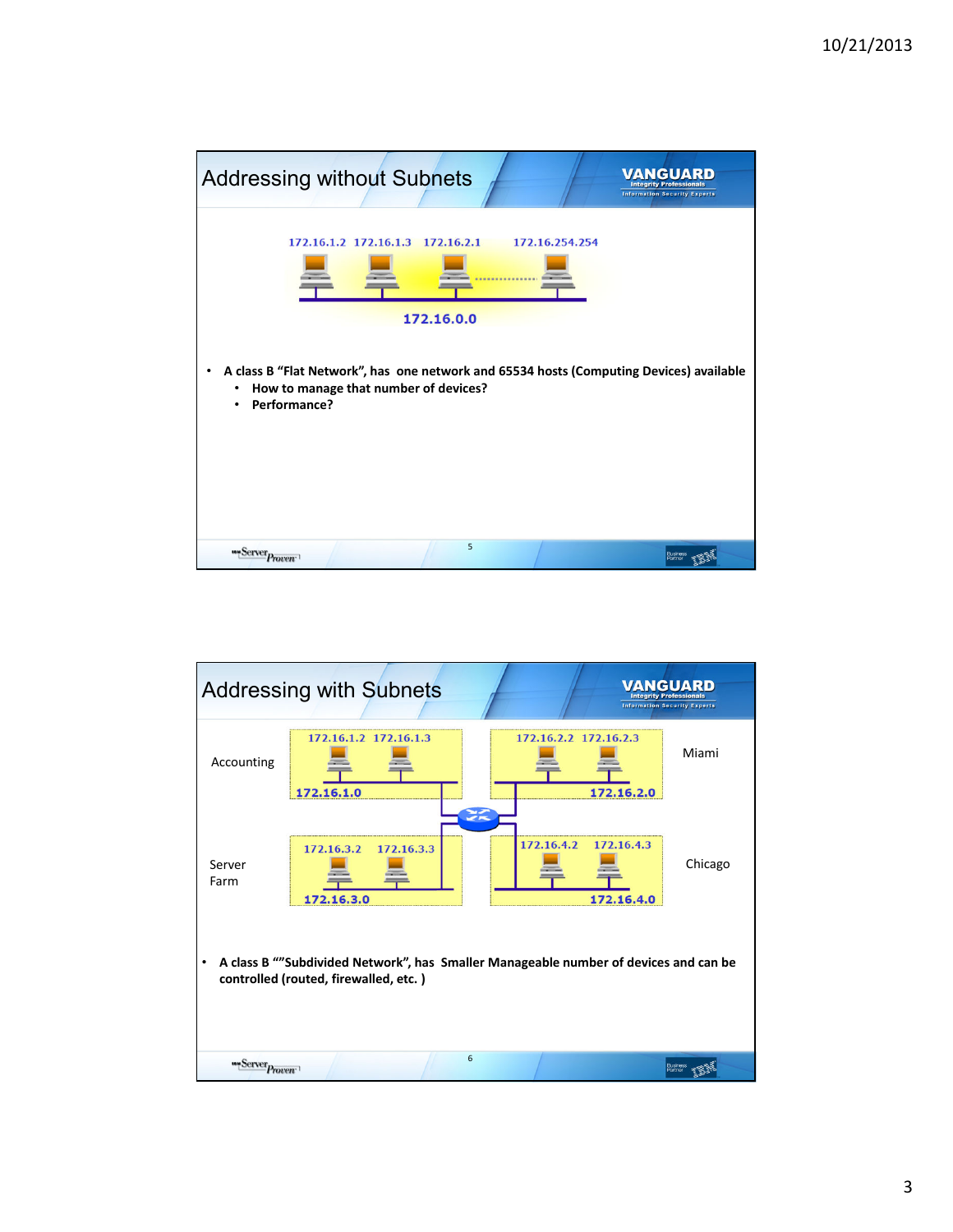

| 255.0.0.0<br>0000 0000<br>255.255.0.0<br><u>1111 1111</u><br>255.255.255.0<br><u>1111 1111</u> |  | Default Subnet Masking<br><b>Class A</b><br><u>1111 1111</u><br><b>Class B</b><br><u>1111 1111</u><br><b>Class C</b><br><b>1111</b><br><b>1111</b><br>"Server <sub>Proven</sub> |
|------------------------------------------------------------------------------------------------|--|---------------------------------------------------------------------------------------------------------------------------------------------------------------------------------|
|------------------------------------------------------------------------------------------------|--|---------------------------------------------------------------------------------------------------------------------------------------------------------------------------------|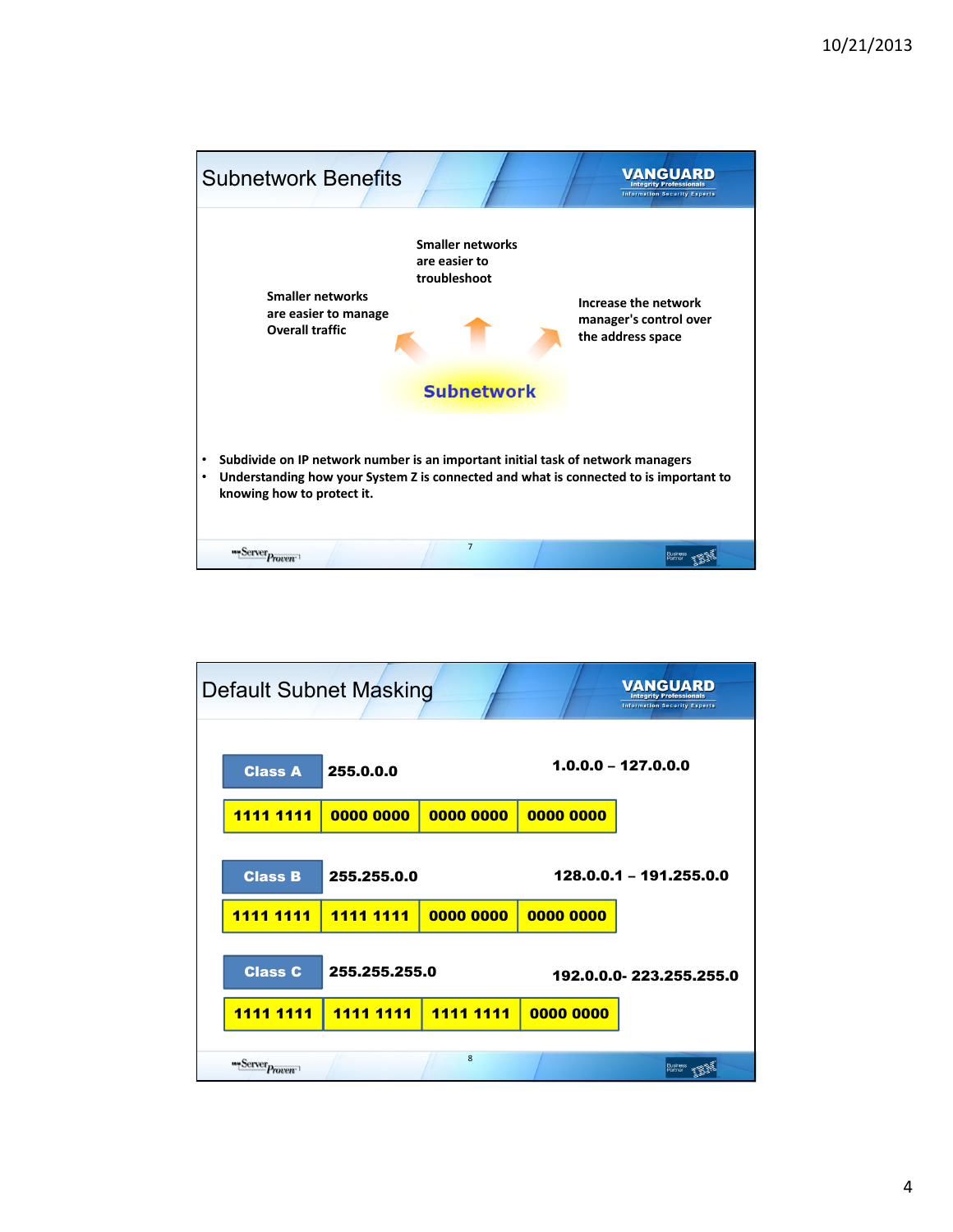

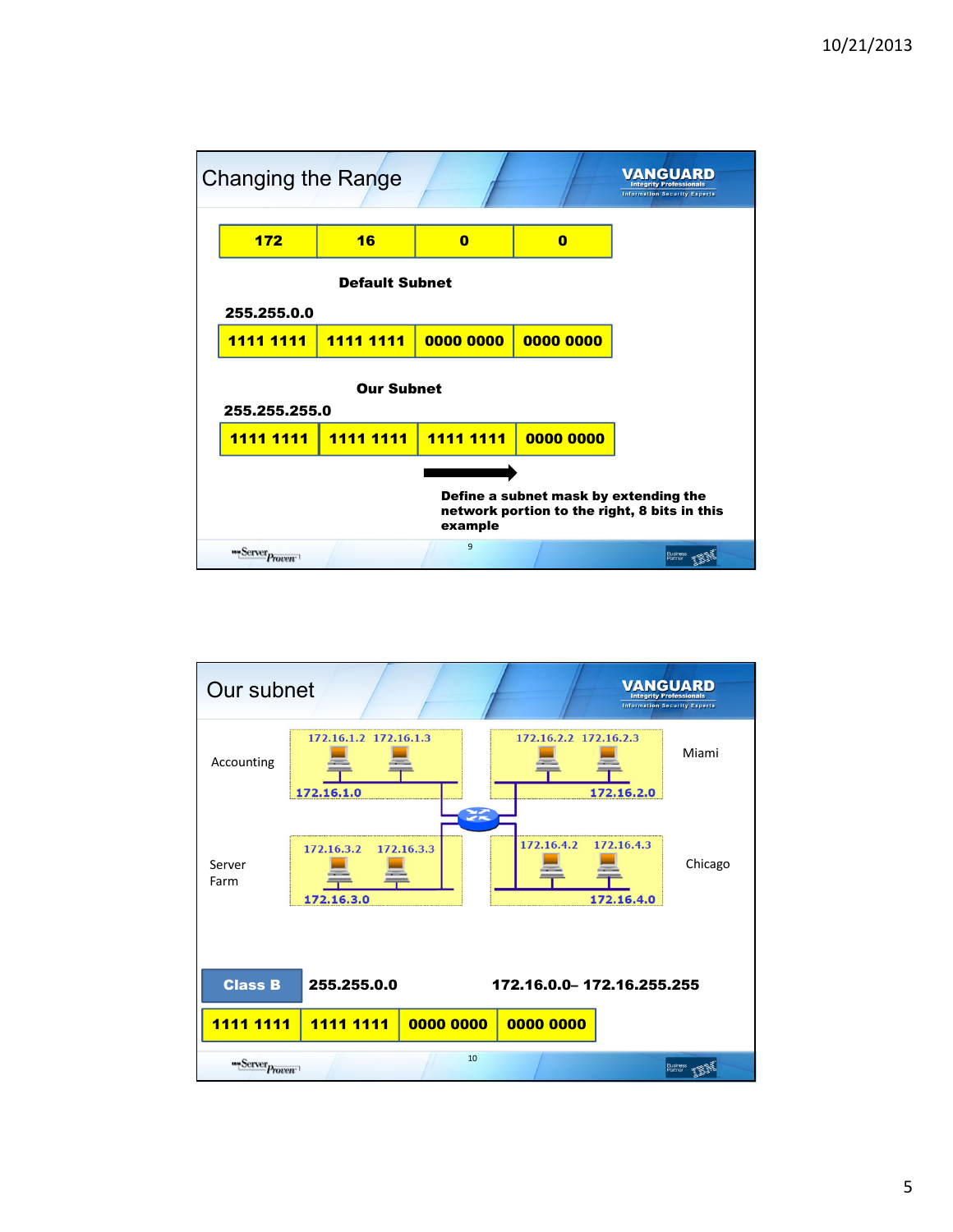

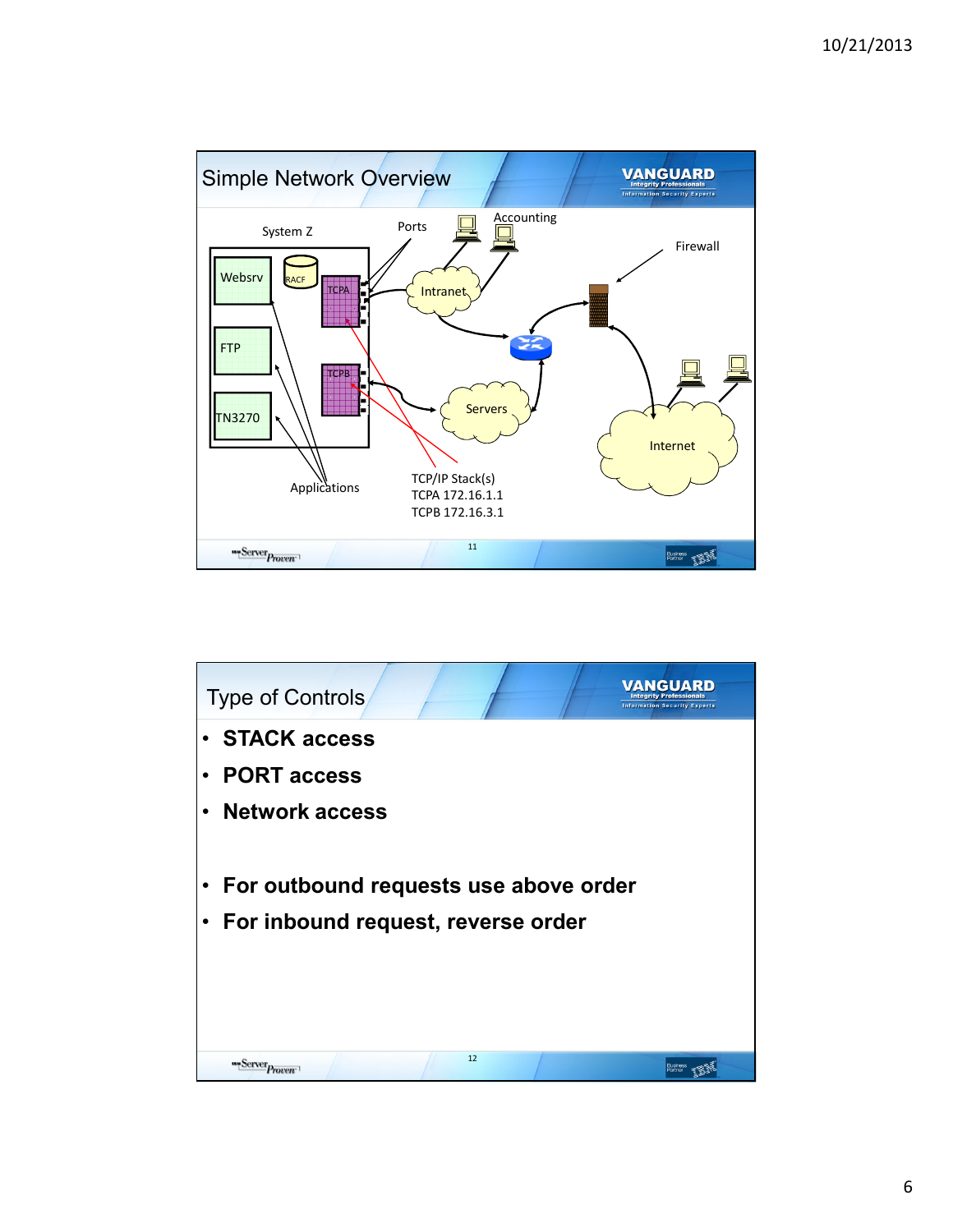

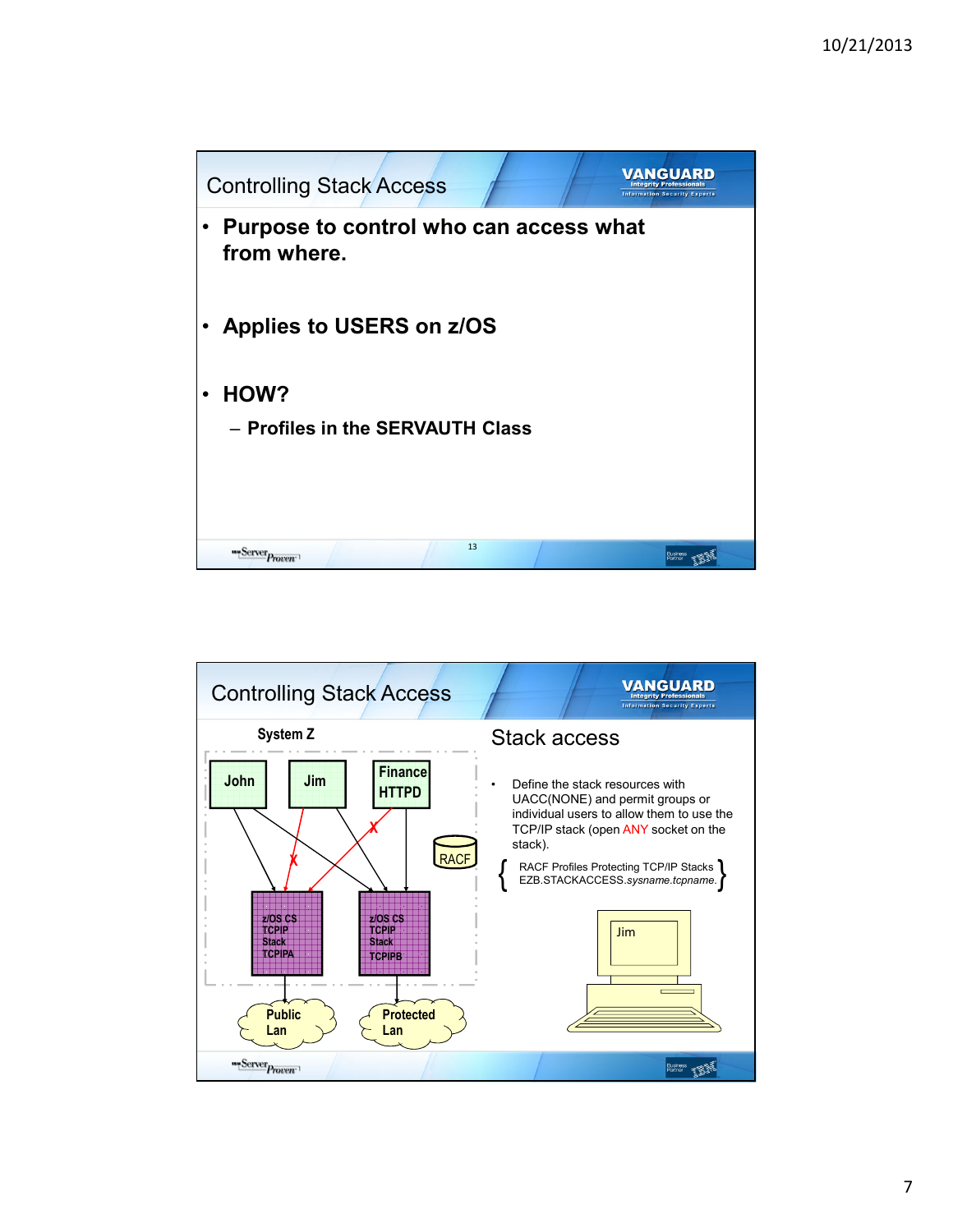

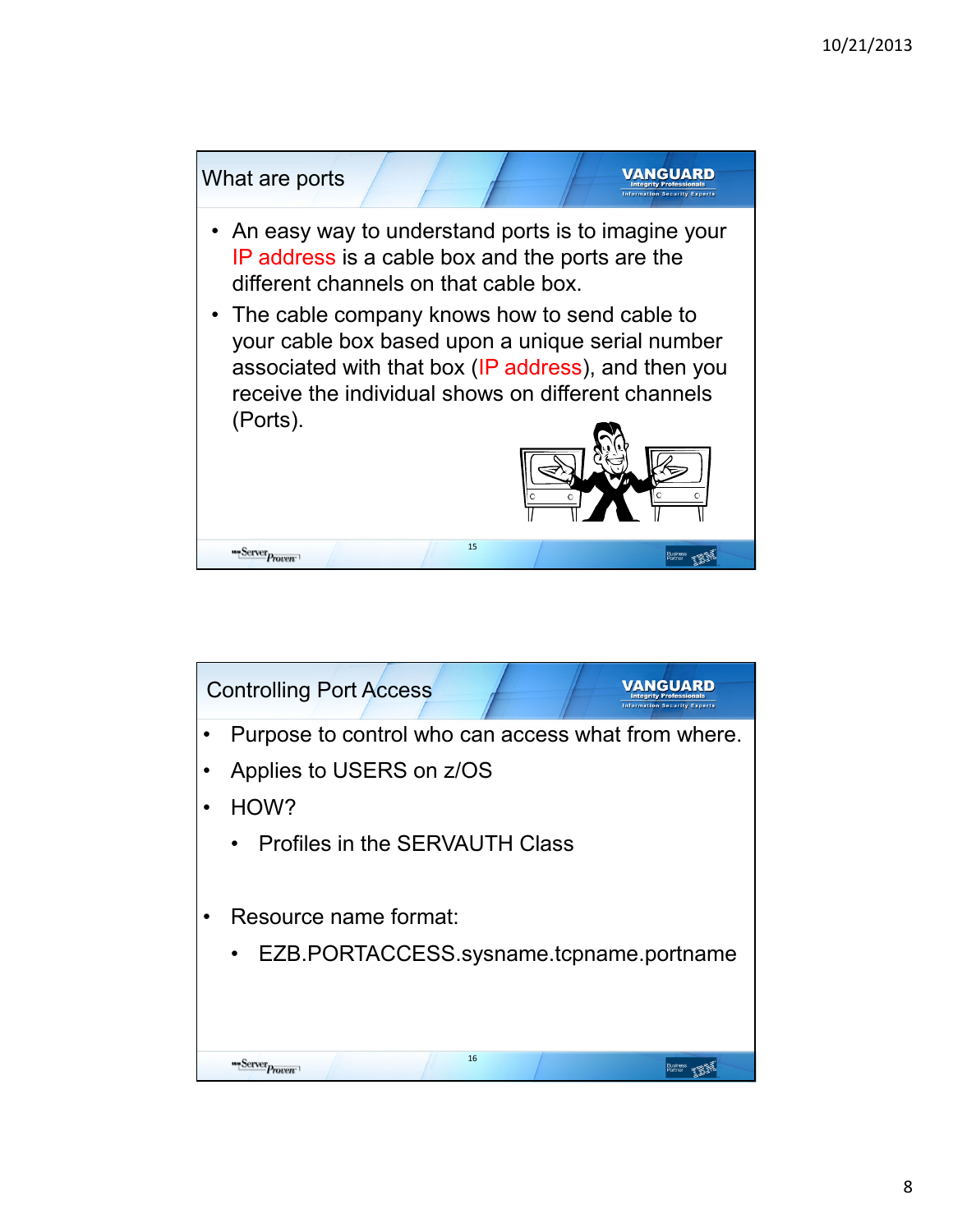| <b>Defining Reserved Ports</b>                                                                                                                                   | <b>Integrity Professionals</b><br><b>Information Security Experts</b> |  |  |
|------------------------------------------------------------------------------------------------------------------------------------------------------------------|-----------------------------------------------------------------------|--|--|
| 20 TCP * SAF FTPCTL                                                                                                                                              | : FTP SERVER                                                          |  |  |
| 21 TCP * SAF FTPDATA                                                                                                                                             | : FTP SERVER                                                          |  |  |
| 23 TCP * SAF TELNET                                                                                                                                              | TELNET SERVER                                                         |  |  |
| 25 TCP * SAF SMTP                                                                                                                                                | : SMTP SERVER                                                         |  |  |
| 53 TCP NAMESRV                                                                                                                                                   | Domain Name Server                                                    |  |  |
| 53 UDP NAMESRV                                                                                                                                                   | Domain Name Server                                                    |  |  |
| 69 UDP OMVS                                                                                                                                                      | OE TFTP SERVER<br>$\ddot{ }$                                          |  |  |
| 80 TCP OMVS                                                                                                                                                      | : OE WEB SERVER                                                       |  |  |
| 81 TCP * SAF JIMWEB                                                                                                                                              | : OE WEB SERVER                                                       |  |  |
| Partial listing of TCPIP PROFILE Data                                                                                                                            |                                                                       |  |  |
| <b>UDP=User Datagram Protocol</b><br>TCP ports: 0-65535 UDP ports 0-65534<br><b>TCP=Transmission Control Protocol</b><br>Low ports 0-1024 High ports 1025 -65535 |                                                                       |  |  |
| <b>Server</b> Proven                                                                                                                                             | 17                                                                    |  |  |

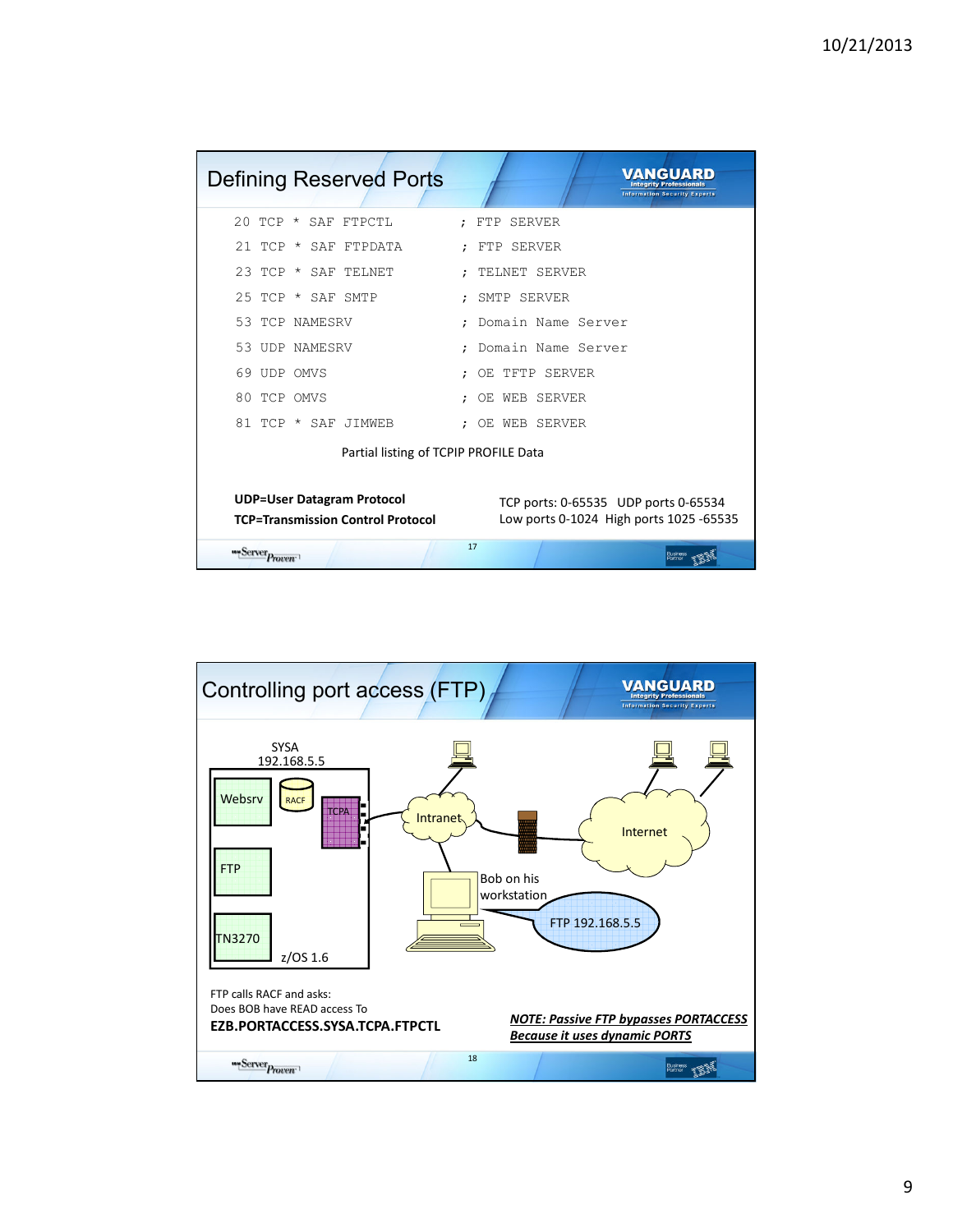

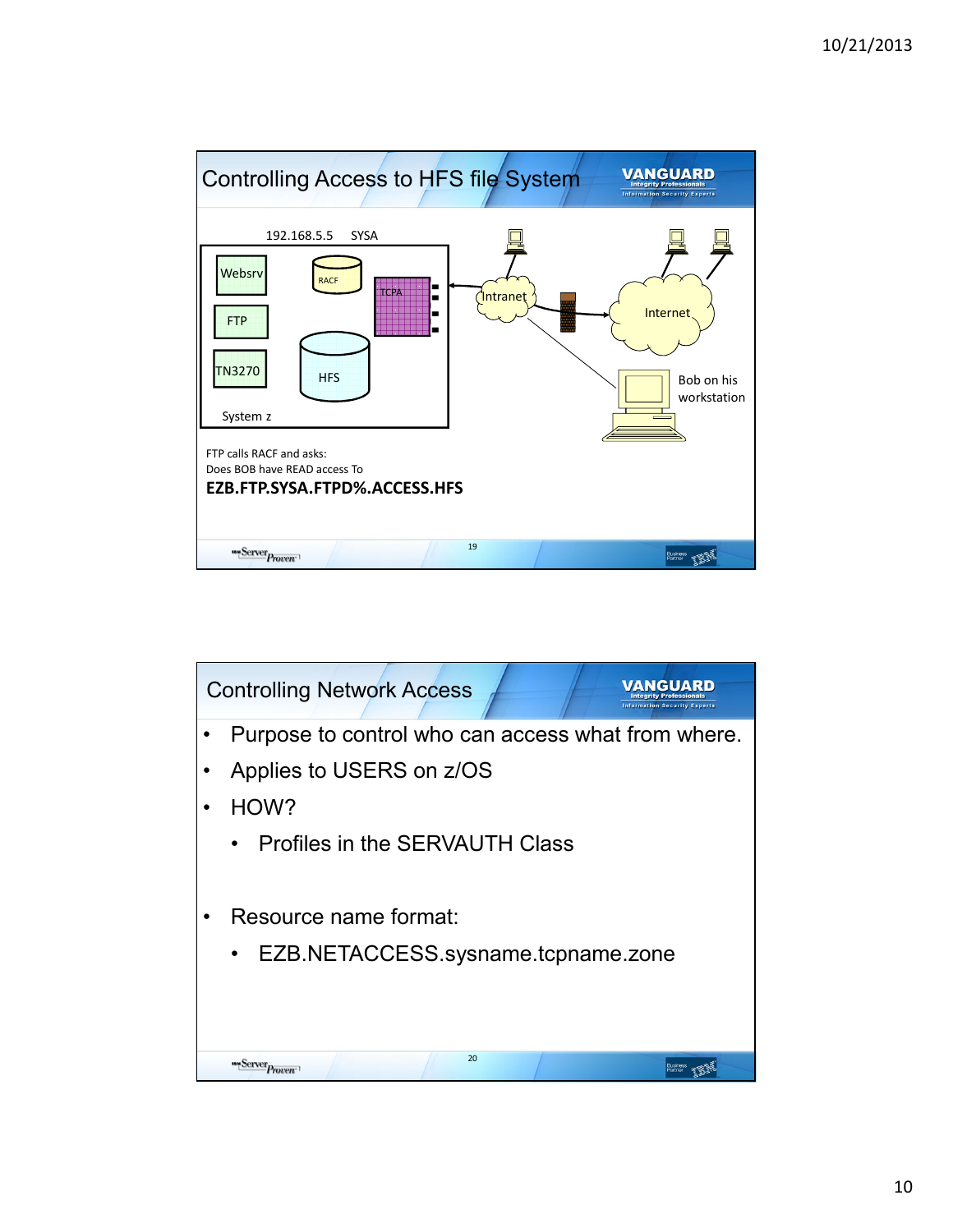

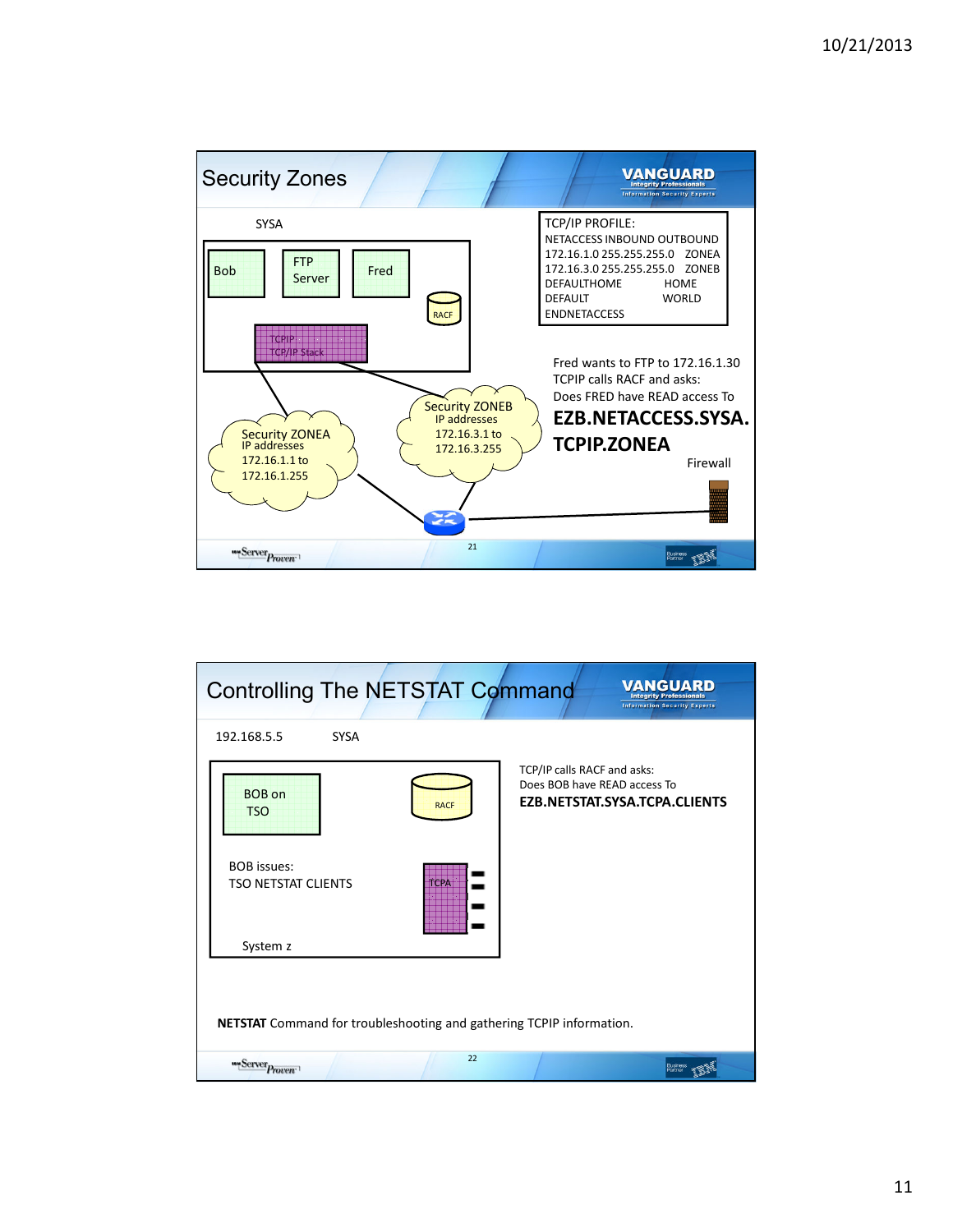| <b>Controlling TCP/IP Packet Trace</b>                                      | NGUARD<br><b>Information Security Experts</b>                                                                                                            |  |  |
|-----------------------------------------------------------------------------|----------------------------------------------------------------------------------------------------------------------------------------------------------|--|--|
| 192.168.5.5<br><b>SYSA</b>                                                  |                                                                                                                                                          |  |  |
| Packet trace<br><b>RACF</b><br><b>Monitor</b><br>Application<br><b>TCPA</b> | Bob is running the packet trace monitor<br>application.<br>TCP/IP calls RACF and asks:<br>Does BOB have READ access To<br>EZB.NETMGMT.SYSA.TCPA.SYSTCPDA |  |  |
| System Z                                                                    |                                                                                                                                                          |  |  |
| Note: this can be applied system wide or stack wide.<br>23                  |                                                                                                                                                          |  |  |
| "Server <sub>Proven</sub>                                                   |                                                                                                                                                          |  |  |

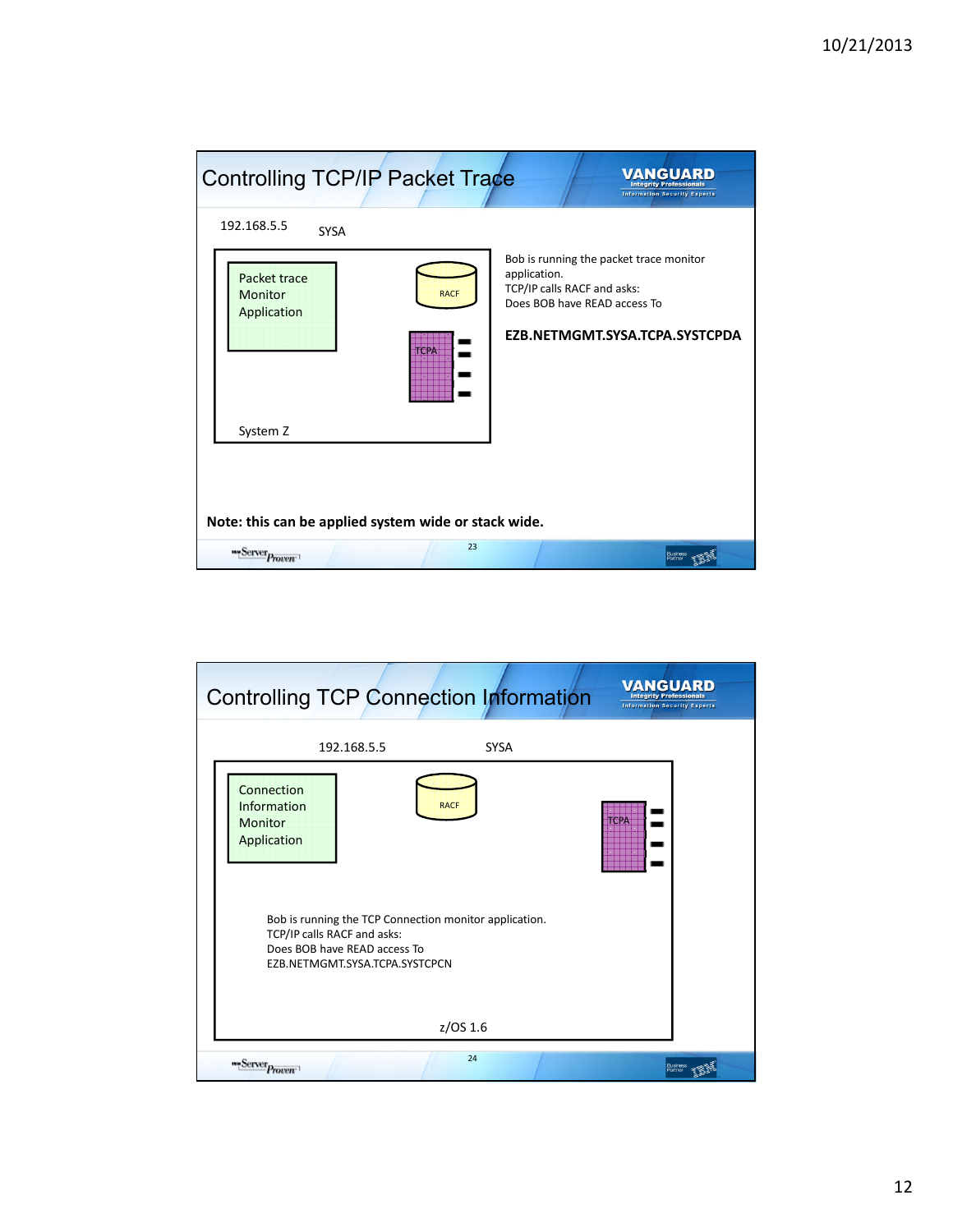| Controlling Real-Time SMF Information                                                             |                            | VANGUARD<br><b>Information Security Experts</b>                                                                                                             |
|---------------------------------------------------------------------------------------------------|----------------------------|-------------------------------------------------------------------------------------------------------------------------------------------------------------|
| 192.168.5.5<br><b>SYSA</b><br><b>SMF Information</b><br><b>Monitor</b><br>Application<br>System z | <b>RACF</b><br><b>TCPA</b> | Bob is running the SMF Information monitor<br>application.<br>TCP/IP calls RACF and asks:<br>Does BOB have READ access To<br>EZB.NETMGMT.SYSA.TCPA.SYSTCPSM |
| "Server Proven                                                                                    | 25                         |                                                                                                                                                             |

| <b>SERVAUTH Profiles</b>                                 |                                                                                                                                                                                                              | VANGUARD<br><b>Integrity Professional:</b><br><b>Information Security Experts</b> |
|----------------------------------------------------------|--------------------------------------------------------------------------------------------------------------------------------------------------------------------------------------------------------------|-----------------------------------------------------------------------------------|
| <b>Function</b>                                          | <b>Description</b>                                                                                                                                                                                           | <b>SERVAUTH profile</b>                                                           |
| TN3270 server access control                             | Controls ability to access TN3270 server based on SAF user ID associated with<br>TLS-authenticated X-509 client certificate                                                                                  | EZB.TN3270.sysname.tcpname.PORTxxxxx                                              |
| FTP server access control                                | Controls ability to access FTP server based on SAF user ID associated with TLS-<br>authenticated X-509 client certificate                                                                                    | EZB.FTP.sysname.ftpdaemonname.PORTxxxxx                                           |
| DCAS server access control                               | Controls ability to access DCAS server based on SAF user ID associated with<br>TLS-authenticated X.509 client certificate                                                                                    | EZB.DCAS.cvtsvsname                                                               |
| TCP stack access control                                 | Controls user ability to open a socket and get host name or host ID                                                                                                                                          | EZB.STACKACCESS.sysname.tcpname                                                   |
| TCP local port access control                            | Controls user ability to bind to a non-ephemeral TCP or UDP port                                                                                                                                             | EZB.PORTACCESS.sysname.tcpname.port safname                                       |
| TCP netaccess access control                             | Controls local user inbound and outbound access to network resources, and<br>local user access to local IP address when explicitly binding to local interface<br>(or using job-specific source IP addresses) | EZB.NETACCESS.sysname.tcpname.security_zonename                                   |
| Netstat command access control                           | Provides ability to restrict Netstat usage                                                                                                                                                                   | EZB.NETSTAT.sysname.tcpname.netstat_option                                        |
| Policy Agent command control                             | Provides ability to restrict pasearch command usage by policy type                                                                                                                                           | EZB.PAGENT.sysname.tcpname.policy type                                            |
| <b>FTP SITE command control</b>                          | Provides ability to restrict usage of SITE DUMP and DEBUG commands<br>(commands generate large amount of output)                                                                                             | EZB.FTP.sysname.ftpdname.SITE.DUMP<br>EZB.FTP.sysname.ftpdname.SITE.DEBUG         |
| SNMP agent control                                       | Provides ability to control usage of SNMP subagents that connect to the<br>TCP/IP SNMP agent                                                                                                                 | EZB.SNMPAGENT.sysname.tcpname                                                     |
| MODDVIPA utility program control                         | Provides ability to restrict usage of MODDVIPA utility program (creates new<br>DVIPA on system)                                                                                                              | EZB.MODDVIPA.sysname.tcpname                                                      |
| Fast Response Cache Accelerator<br>(FRCA) Access Control | Provides ability of user to create FRCA cache (FRCA used by Web servers for<br>caching static Web pages in the stack)                                                                                        | EZB.FRCAACCESS.sysname.tcpname                                                    |
| TCP connection information<br>service access control.    | Provides ability to restrict access to the TCP connection information using TCP<br>connection information service: intended for network management<br>applications.                                          | EZB.NETMGMT.sysname.tcpname.SYSTCPCN                                              |
| "Server <sub>Proven</sub>                                | 26                                                                                                                                                                                                           |                                                                                   |